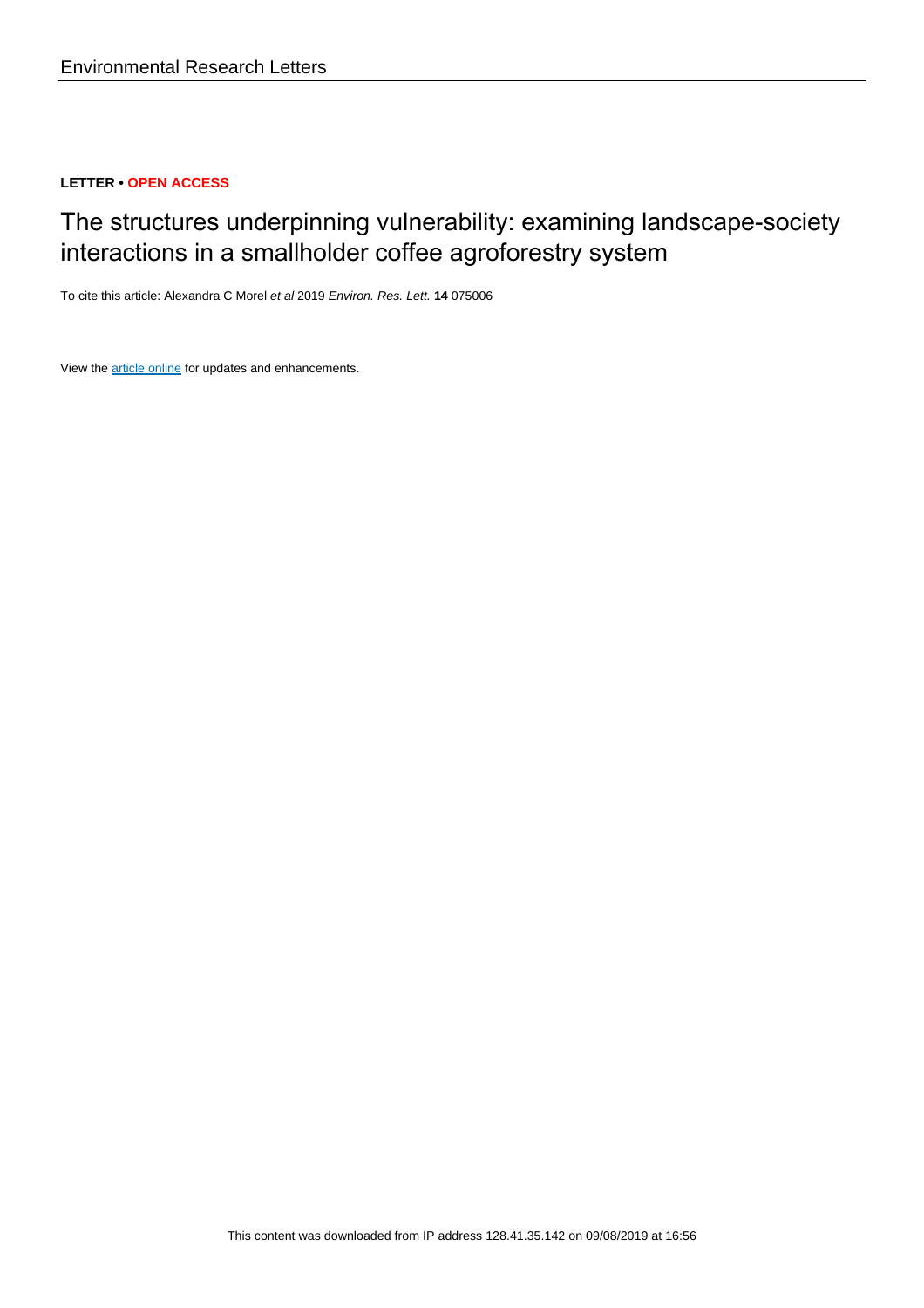# **Environmental Research Letters**

## LETTER

CrossMark

OPEN ACCESS

RECEIVED 12 March 2019

REVISED 1 May 2019

ACCEPTED FOR PUBLICATION 17 May 2019

PUBLISHED 9 July 2019

Original content from this work may be used under the terms of the [Creative](http://creativecommons.org/licenses/by/3.0) [Commons Attribution 3.0](http://creativecommons.org/licenses/by/3.0) [licence.](http://creativecommons.org/licenses/by/3.0)

Any further distribution of this work must maintain attribution to the author(s) and the title of the work, journal citation and DOI.



# The structures underpinning vulnerability: examining landscapesociety interactions in a smallholder coffee agroforestry system

Alexandra C Morel<sup>1[,](https://orcid.org/0000-0001-9574-0420)9</sup> (®, Mark Hirons<sup>2</sup>, Sheleme Demissie<sup>3</sup>, Techane Gonfa<sup>3</sup>, Zia Mehrabi<sup>4</sup> ®, Peter R Long<sup>5</sup>, Sami Rifai<sup>2</sup>, Tadesse Woldemariam Gole<sup>3</sup>, John Mason<sup>6</sup>, Constance L McDermott<sup>2</sup>, Emily Boyd<sup>7</sup>, Elizabeth J Z Robinson<sup>8</sup>, Yadvinder Malhi<sup>2</sup> and Ken Norris<sup>1</sup>

- <sup>1</sup> Institute of Zoology, Zoological Society of London, United Kingdom
- <sup>2</sup> Environmental Change Institute (ECI), School of Geography and the Environment, University of Oxford, United Kingdom
- <sup>3</sup> Environment, Climate Change and Coffee Forest Forum (ECCCFF), Ethiopia
- <sup>4</sup> Institute for Resources, Environment and Sustainability, University of British Columbia, Canada
- <sup>5</sup> Department of Zoology, University of Oxford, United Kingdom
- Nature Conservation Research Centre, Ghana
- <sup>7</sup> LUCSUS (Lund University Centre for Sustainability Studies), Lund University, Sweden
- <sup>8</sup> School of Agriculture, Policy and Development, University of Reading, United Kingdom
- Author to whom any correspondence should be addressed.

E-mail: [alexandra.morel@gmail.com](mailto:alexandra.morel@gmail.com)

Keywords: smallholder, coffee forest, vulnerability, El Nino, Ethiopia

Supplementary material for this article is available [online](https://doi.org/10.1088/1748-9326/ab2280)

# Abstract

Smallholder farmers dependent on rain-fed agriculture are particularly vulnerable to extreme climate events and, therefore, it is necessary to identify adaptive measures that would increase farmer resilience to these shocks. The management options in a low-input system, like forest coffee (Coffea arabica), are limited and there are several factors out of farmers' control driving their vulnerability to changing climatic conditions. These can relate to social structures and landscape factors, which can interact to reduce farmers' adaptive capacity, creating a state of contextual vulnerability.We explored the potential synergies of this interaction across elevation, patch area and shade management gradients for smallholder coffee farms around the UNESCO Yayu Coffee Forest Biosphere Reserve in Ethiopia before, during and immediately following the 2015/16 El Niño. We documented a dramatic collapse in coffee yields across all farms, resulting in coffee incomes 29.5%  $\pm$  18.0% and 19.5%  $\pm$  10.0% of 2014 incomes in 2015 and 2016, respectively.We identifiedfarms at elevations between 1500 and 1600 m with canopy openness between 40% and 45% as being consistently low yielding over our study period. We found these farmers had the highest rates of income diversification and, therefore, were already exhibiting adaptive capacity. Farmers with the largest income losses were spatially concentrated between 1600 and 1700 m, located in larger patch areas with lower canopy openness. Farmers at this elevation have access to poor infrastructure, restrictions on shade management and reported higher dependence on incomefrom coffee, indicating an interaction of biotic and social factors exacerbating their vulnerability. Unfortunately, due to a nationally declared state of emergency, we were unable to survey farmers on the adaptive measures they undertook; therefore, we are limited in assessing their resilience. However, we do show the importance of considering both biotically and socially-mediated influences for assessing smallholder vulnerability, particularly barriers to diversifying incomes.

# Introduction

The concept of resilience, though utilized by several disciplines, was largely drawn from ecology [[1](#page-8-0)], and applied to the development of the related fields of sustainability science and social-ecological systems (SES) analysis [[2](#page-8-0)]. It provides a conceptual foundation for grappling with the hard to predict responses of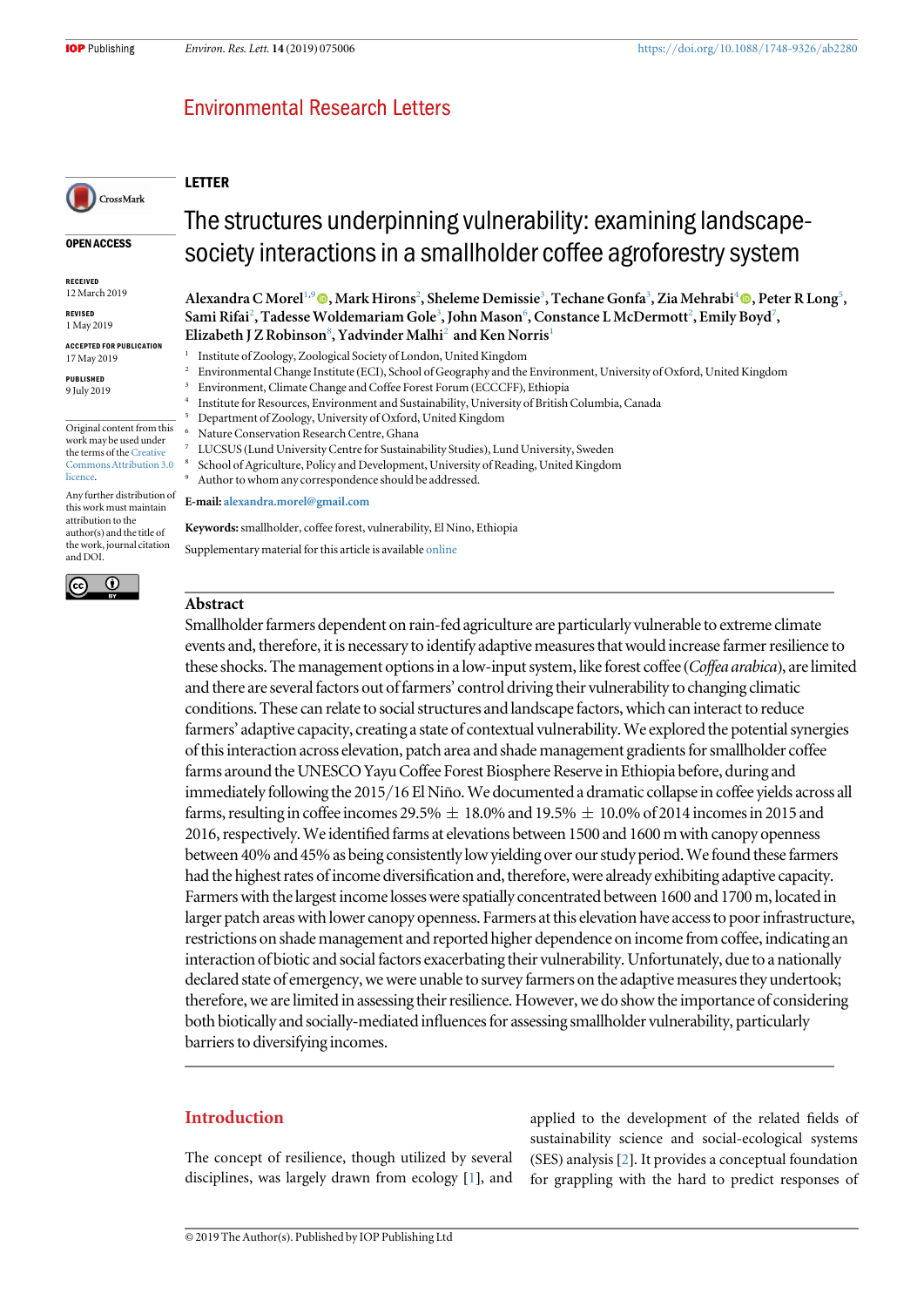complex systems undergoing stress acting over different spatial and temporal scales, and can be qualitatively or quantitatively assessed as the level of perturbation a system can experience while maintaining its overall functioning. It is also closely related to the concepts of adaptive capacity and vulnerability. In principle, resilience is a neutral term, whereby desirable and undesirable states can be maintained through a system's ability to adapt to changing conditions. Vulnerability, on the other hand, has been primarily defined as the susceptibility of a system to respond negatively to an external stress generally driven by a lack of adaptive capacity. Therefore, vulnerability and resilience could be considered inverse characteristics of a system, dynamically derived through changes to its adaptive capacity [[3](#page-8-0)]. Through an extensive review of the literature, Adger [[4](#page-8-0)] presents a commonly utilized framework of vulnerability with the primary components being exposure, sensitivity and adaptive capacity. Exposure relates to the magnitude of stress a system undergoes, sensitivity is the degree to which that perturbation affects that system and the ability to respond to that perturbation is its adaptive capacity. However, further scholarship highlights the importance of differentiating vulnerability of outcome versus contextual vulnerability [[5](#page-8-0)]. As O'Brien et al [5] explain, framing vulnerability as contextual allows SESs to be analyzed as a whole, particularly how biophysically- and socially-mediated factors can interact to reduce adaptive capacity as opposed to focusing on how impacts of an external perturbation manifest and, therefore, inadvertently create a focus on technical interventions.

For managed systems, such as agriculture and agroforestry, the aim of minimizing the vulnerability of a system is often focused on maintaining crop yields. Certainly, in smallholder systems consistent levels of agricultural productivity are paramount for avoiding food insecurity [[6](#page-9-0)] and, therefore, there is an assumption that reducing the interannual variability of yields will help a household to remain resilient to shocks. However, when considering an agricultural system through a resilience lens, it is important to recognize that crop productivity is only one of several variables that may be operating at a much faster timescale than other factors driving the resilience, desirable or undesirable, of a SES [[7](#page-9-0)]. This can manifest as the unintended consequences of agricultural intensification [[8,](#page-9-0) [9](#page-9-0)], the inconsistent influence weather variability may have on yield variability  $[10]$  $[10]$  $[10]$  and the proven benefit of diversifying incomes away from an individual crop to increase a household's adaptive capacity [[11,](#page-9-0) [12](#page-9-0)]. Therefore, understanding the long-term dynamics, if possible, and structural attributes acting on a system becomes essential for assessing contextual vulnerability and, by extension, resilience.

There remains great uncertainty as to how agricultural systems in Africa will respond to changing climate [[13](#page-9-0)]. The most likely adaptive measure farmers



will take to increase their resilience to shocks will be, as mentioned, through the process of diversification [[2,](#page-8-0) [14](#page-9-0), [15](#page-9-0)]. The ability of farmers to prepare and respond to climate shocks are both constrained and enabled by social structures, which are widely held to be critical to understanding vulnerability [[2](#page-8-0)]. Sewell [[16](#page-9-0)]:19 defines social structures as 'sets of mutually sustaining schemas (patterns of thoughts and behaviors) and resources that empower and constrain social action and that tend to be reproduced by that social action'. These structures include class, gender, ethnicity, norms and customs, as well as forms of political and economic organization. Freidman et al [[17](#page-9-0)], for example, highlight how, in Ghana's cocoa sector, the structure of gender relations shape patterns of vulnerability, playing a central role in determining women's access to land and non-farm opportunities. The establishment of protected areas can also have an impact on the ability of local communities to respond to climate shocks, particularly for relatively recent migrants who are often located along former forest frontiers [[18](#page-9-0)]. As Mclaughlin and Dietz [[19](#page-9-0)] note, much of the literature on vulnerability has tended to focus on socially-mediated structures (especially economic and political) and their role in environmental degradation, rather than considering social and ecological phenomena as integrated and mutually constitutive. This is often in response to concerns about producing analyses that slip into ecological determinism, where environmental conditions are understood to dictate social conditions [[20](#page-9-0)]. This is widely held to be problematic because it de-politicizes analyses of environmental and social changes (e.g. by ignoring or marginalizing the role of colonialization, imperialism and slavery in explanations of social or ecological change) and neglecting the role of human agency<sup>10</sup> in shaping patterns of vulnerability. Therefore, a key aspect of gaining an interdisciplinary understanding of vulnerability, requires developing analyses that are sensitive to the risks of developing purely structural explanations of vulnerability while also interrogating the ways in which environmental and biophysical factors shape, and are shaped by, the variety of relevant social structures.

This paper aims to contribute to the development of such an interdisciplinary understanding of vulnerability, including how vulnerability can be spatially concentrated through the interaction of biophysical and social structures, by using an examination of the impact of a climate shock (the 2015/2016 El Niño) on coffee yields in southwestern Ethiopia around a UNESCO biosphere reserve. Specifically, we aim to assess how the characteristics of managing a consistently low yielding farm are influenced by factors outside of the control of the farmer(e.g. location in the

<sup>10</sup> Here agency refers to the process and capacity of individual and corporate actors to play a causal role in history, including to make their own free choices[[2,](#page-8-0) [19](#page-9-0)].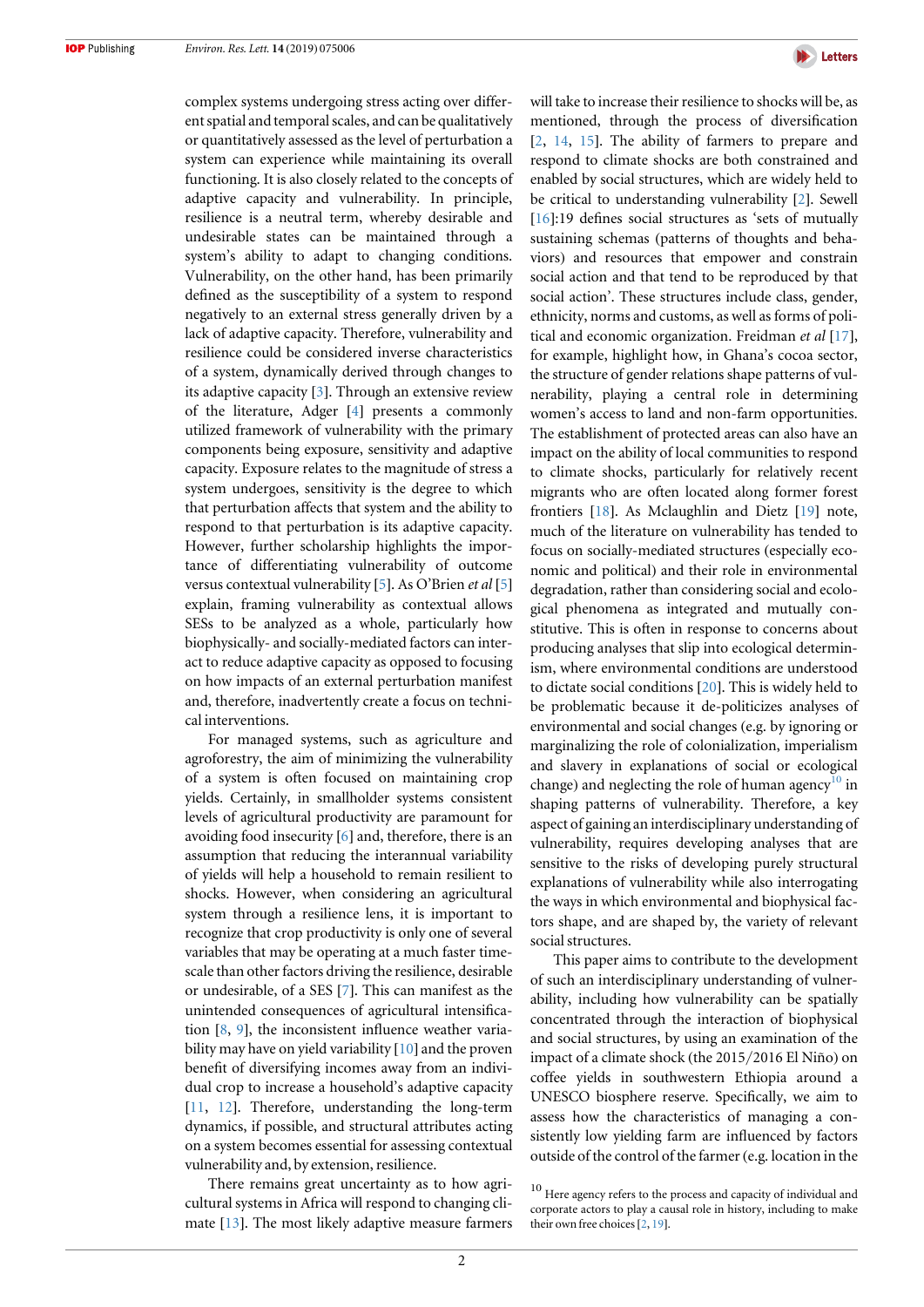landscape) and the extent to which that contributes to the vulnerability or drives the adaptation of those farmers to a climate shock. We appreciate, we are only considering the impact of the climate shock on coffee yields for this analysis, and therefore, will be presenting a limited view of the full range of adaptive measures available to our study farmers. These primarily consist of diversifying incomes beyond coffee, reducing dependence of total income on coffee and managing shade levels over coffee to optimize yields during shock years.

#### **Methods**

#### Study site

The Yayu Coffee Forest Biosphere Reserve is located in the Ilubabur administrative zone of Oromia Regional State, Ethiopia and was registered in UNESCO's World Network of Biosphere Reserves in 2010. The biosphere reserve is a genetic pool for the protection of wild varieties of Coffea arabica and is divided into a core area, where no coffee harvesting should occur, a buffer zone, where light management of coffee is allowed with minimal shade management, and a transition area where a variety of agricultural activities are permitted.

#### Sampling strategy

The data for this study were collected during 2014–2017 and have been analyzed to assess the effects of the 2015/16 El Niño shock. We assessed the variability of coffee productivity and income from coffee by farm across the landscape before, during and following the climate shock. As we know these farms to be lightly managed (e.g. no fertilizer or pesticide application and very low composting rates), we focused on the influences of elevation, forest patch area, soil condition (e.g. nitrogen limitation) and canopy gap as predictors of low shrub productivity, whether this dynamic remained consistent throughout the climate shock and if it predicts whether farmers are already undertaking adaptive measures.

The study landscape consists of low input forest coffee located within various sized forest patches in the buffer and transition areas of the biosphere reserve over an altitudinal range of 1300–1900 m. To capture this variation, monitoring of coffee shrubs was stratified across elevation, patch area and shade gradients (figure S1 is available online at [stacks.iop.org](http://stacks.iop.org/ERL/14/075006/mmedia)/ERL/14/075006/ [mmedia](http://stacks.iop.org/ERL/14/075006/mmedia)). To assess the influence of landscape features, patch area classes were calculated based on a 0.7 threshold of a normalized difference vegetation index layer generated from a cloud-free Landsat image composite of the study region and divided into terciles of forest ln(area) [[21](#page-9-0)]. Elevation classes were established as either above or below 1600 m based on a shuttle radar topography mission digital elevation model [[22](#page-9-0)]. This cut-off was chosen so as to have comparable distributions of



forest patch area for subsequent sampling. A mask was built for areas accessible throughout the seasons within the boundaries of the Yayu Coffee Forest Biosphere Reserve, and points were randomly placed at distances >250 m in each of the patch and elevation classes using The Sampling Design Tool in ArcGis 10 [[23](#page-9-0)]. Each point was geolocated by GPS (Garmin 62s) during March 2013, and farmers were approached and asked if they would be interested to participate. The trade-offs between spatial representation and the ability to revisit plots inter-annually meant that farmers located in the most remote locales were not systematically sampled for this study. Canopy scope measurements [[24](#page-9-0)] were taken at the center and corners of a 20 m by 20 m grid surrounding the point—with all plots then stratified by 3 classes of average shade intensity. This resulted in 18 contingencies, based on 3 patch area levels, 3 levels of shade and 2 elevation classes. We established a total of 54 plots, which included three replicates per contingency.

#### Data collection

In each of the 54 plots, seven productive coffee shrubs were monitored from flowering through to harvesting; these were randomly selected at each corner of the marked 20 m by 20 m plot and three shrubs located in the center of each plot. Three branches (at 20 cm, 40 cm and 60 cm from the apex) were tagged on a single productive main stem (orthotrophic shoot) and regularly monitored throughout berry development. During harvesting season of each monitored year, fresh cherry weights for each tagged branch were measured using portable scales as well as all fresh cherries for the whole productive main stem. Within a central 10 m by 10 m subplot of each plot, vegetation surveys were undertaken, including number and DBH of all productive stems per shrub. Farm characteristics within established plots were measured, including: percent canopy cover, species, DBH and height of shade trees. Soil samples were collected from all plots for the top 30 cm to assess bulk density, soil pH, soil texture, nutrient content (N, P, K, etc), cation exchange capacity and carbon content following ClimAfrica protocols(http://[climafrica.net](http://www.climafrica.net)). To identify consistently low yielding farms, all monitored shrubs were grouped into quartiles by yield for each year separately and assigned a binary variable of '0' if in the top two quartiles and '1' if in the bottom half. If four or more monitored shrubs were identified as low yielding (>60% of all monitored shrubs), the farm was designated as low yielding for that year. If a farm was identified as low yielding for all three monitored years, it was designated as a consistently low yielding farm, although additional analyses were performed on farms that were low yielding for each year of monitoring separately. To estimate per hectare coffee yields for each year, the median yield of monitored stems was calculated per plot and multiplied by measured coffee stem density values from the vegetation survey.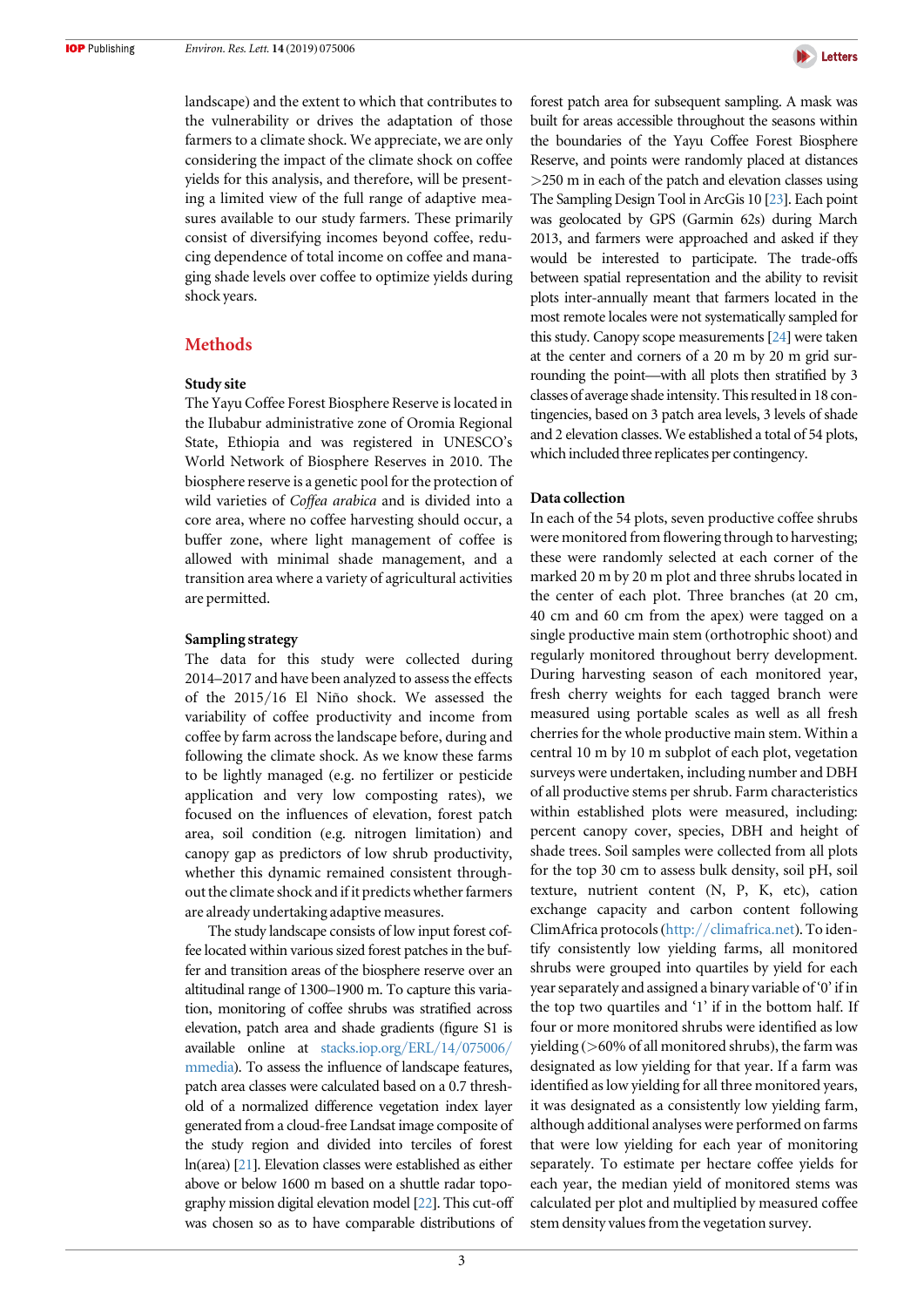To capture management and household-level livelihood data, a household survey was performed in early 2015, immediately following the 2014 harvest. Data collected from this survey included land area, cash outlays for labor and inputs as well as reported sources of income (more details can be found in [[25](#page-9-0)]). Total coffee income for each year was calculated using per hectare coffee yields from monitored shrubs, reported coffee price recorded by the Yayu Coffee and Tea Office and farmer reported total land area. For identifying vulnerable farmers, we calculated the log ratio of the sum of incomes for 2015 and 2016 with coffee incomes in 2014. We chose to calculate the log ratio, as it provided a symmetric estimate of income variability for subsequent analysis. If the log ratio was negative that indicated farmers had not earned over two years what they received in one 'normal' year. Unfortunately, due to a nationally declared state of emergency, we were unable to perform subsequent household surveys; therefore, we relied on 2015 household-survey reported percent of total income from coffee, whether the farmer was in the bottom three coffee income quartiles and the number of reported income sources as proxies of adaptive capacity. Farmers were considered 'vulnerable' to the shock if they exhibited a negative income log ratio, reported greater than 50% of their income from coffee and were not in the top coffee income quartile in 2015.

To estimate the climatic impact of the El Niño in our site, we used TerraClim data [[26](#page-9-0)], extracted from Google Earth Engine [[27](#page-9-0)], to calculate monthly anomalies for maximum temperature, vapor pressure deficit (VPD) and precipitation for the time period 1986–2017. To assess the accuracy of TerraClim for our site, we regressed monthly measures with data from local Campbell Scientific climate stations we established at 1960 m elevation (precipitation) and under the forest coffee canopy at 1750 m elevation (maximum temperature and VPD). The resolution of TerraClim is ∼5 km and, therefore, more fine-scale comparisons were not possible.

#### Data analysis

We were interested to assess whether managing a consistently low yielding farm, income diversification or vulnerability to climate extremes could be predicted by a farm's location in the landscape (e.g. elevation and patch area), soil condition (e.g. soil carbon nitrogen ratios) and their shade management. We also looked at reported cash outlays for labor, but did not find that predictive in any of our models. To assess this we fit quasibinomial generalized linear models with a logit link for both binary variables, an inverse gaussian link function for integer values and a gaussian link function for continuous variables using R v.3.5.1 [[28](#page-9-0)]. We considered both landscape and management terms together, their interactions and quadratic terms for elevation and canopy gap. Models were compared



using chi-square tests and the model with the lowest dispersion or AIC and highest  $R^2$  was chosen to model probabilities of vulnerability, low yields and income diversification across the range of elevation, patch area, soil condition and shade values monitored in this study. Partial effects were plotted using the effects package [[29](#page-9-0)]. R output from all final models are included in the supplemental materials.

#### Results

#### Climate anomalies

Comparisons between TerraClim data and ground station data showed strong correlations with maximum temperature ( $R^2 = 0.94$ ,  $p < 0.001$ ), maximum VPD ( $R^2 = 0.94$ ,  $p < 0.001$ ) and precipitation  $(R^2 = 0.70, p < 0.001)$  (figure S2). Climate anomalies for all three variables are depicted in figure S3. From these we see the climate shock manifested quite differently in 2015 and 2016, with 2015 exhibiting much higher anomalies in VPD and maximum temperature leading up to and during the strong El Niño conditions, then immediately dropping off following the end of the event. In contrast, during 2016 there was a relative collapse in precipitation following the end of the strong El Niño signal in March of that year, continuing until the harvest period in October. Also, maximum temperature anomalies have been predominantly positive for over a decade, indicating a strong warming trend has already been occurring over this region.

#### Yield/income impacts of shock

Over the 54 plots monitored, which overlapped with the farms of 78 households (many plots encompassed land belonging to multiple households), we saw a dramatic collapse in coffee yields and coffee incomes (figure [1](#page-5-0)) from 2014 to 2015 and, particularly, in 2016, coincident with the El Niño 2015/16 period described above. Median shrub yields were  $0.3 \pm 0.06$  kg,  $0.08 \pm 0.04$  kg and  $0.05 \pm 0.02$  kg for 2014, 2015 and 2016 respectively. This related to median total farm harvests of  $155 \pm 390$  kg,  $43.9 \pm 89$  kg and 19.4  $\pm$  100 kg for 2014, 2015 and 2016, respectively. Median coffee incomes were  $29.5\% \pm 18.0\%$  and 19.5%  $\pm$  10.0% of 2014 coffee incomes in 2015 and 2016, respectively. Seventy-eight percent (61/78) of monitored farmers exhibited a negative log ratio of incomes, where the sum of incomes from 2015 and 2016 were less than 2014 incomes. All values are reported with 95% confidence intervals.

#### Low yielding and vulnerable farmers

Twenty-three percent (18/78) of farmers were considered 'vulnerable' to the climate shock (figure [2](#page-5-0)(a)), which we defined as farmers exhibiting a negative income log ratio, reported greater than 50% of their income was from coffee and were not in the top coffee income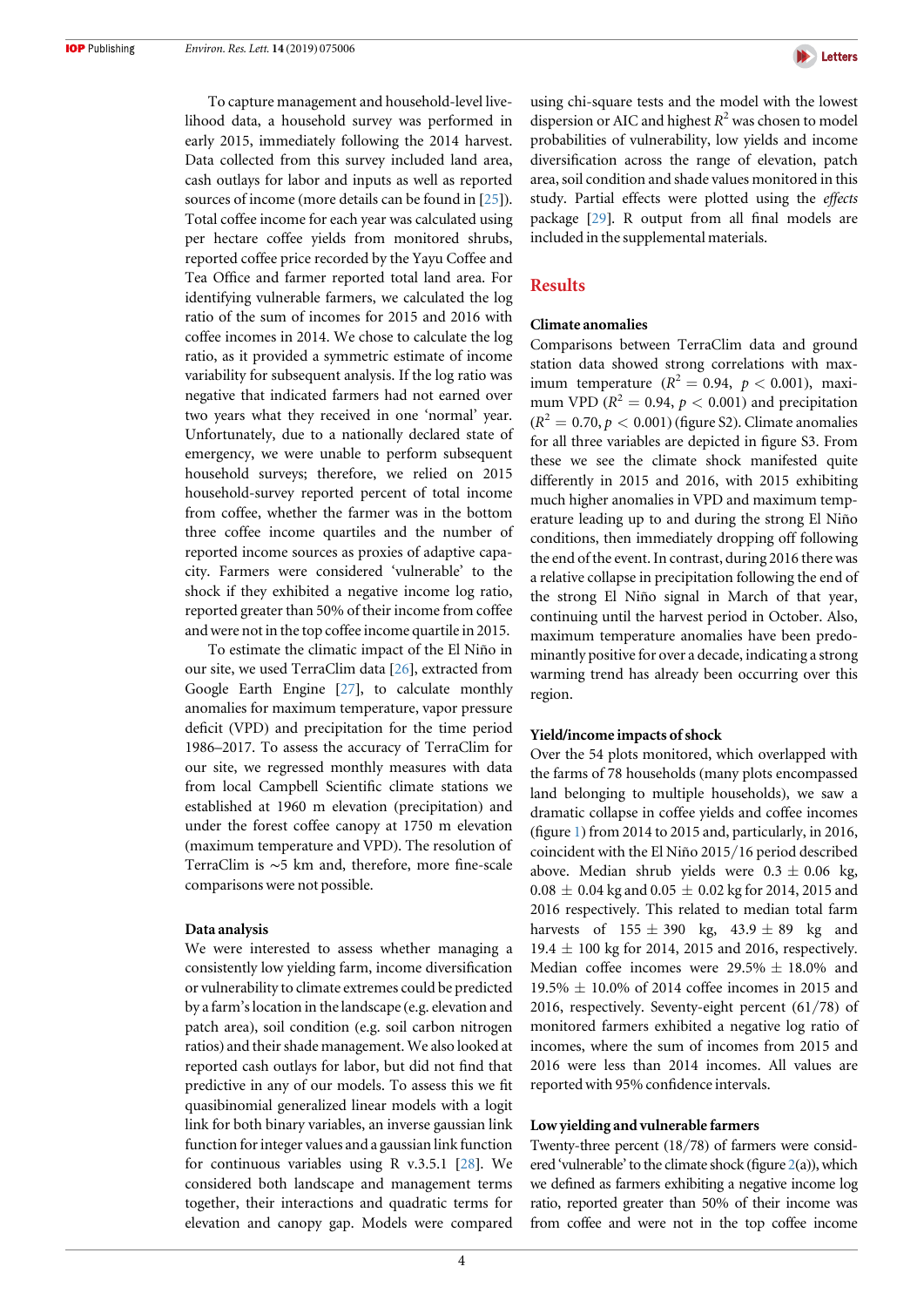**D** Letters

<span id="page-5-0"></span>





quartile in 2015. Thirteen percent of farmers (10/78) were considered low yielding for all three years and eight farms were identified as both consistently low yielding and vulnerable to the climate shock. Quadratic terms for elevation and canopy gap were identified as the strongest predictors for a farm being low yielding (figure  $3(c)$  $3(c)$ )  $(R^2 = 0.525, p < 0.001)$ , whereby farms at elevations between 1500 and 1600 m with canopy openness between 40% and 45% were consistently low yielding over our study period. The characteristics of vulnerable farmers were related to a quadratic term for elevation and linear terms for canopy gap and patch area (figures [3](#page-6-0)(a), (b)) ( $R^2 = 0.189$ ,  $p < 0.01$ ), showing a spatial concentration of vulnerability, although not necessarily contiguous, between 1600 and 1700 m and decreasing with higher canopy openness and was particularly pronounced in larger patch areas. For some farmers, this elevation range overlapped with the buffer area of the biosphere reserve, which also exhibited lower canopy gaps ( $F_{1,76} = 8.235$ ,  $p < 0.01$ ). While statistically significant, being located within the buffer zone was a weak predictor of whether a farmer was identified as vulnerable to this climate shock ( $R^2 = 0.056, p < 0.05$ ).

Through our household survey we are aware that the community located at this elevation and who farm predominantly within the buffer zone are primarily migrants, who arrived during the Ethiopian famine in the early 1980s [[25](#page-9-0)]. However, when looking across all of our monitored farmers, identifying as a migrant was not significantly correlated to the likelihood of being vulnerable to this climate shock. The size of patch area a farm was located within was not a significant predictor of the probability a farm was consistently low yielding across all years; however, it did show a negative partial effect in 2014 and a positive partial effect in 2015 (figure S4). Soil nitrogen limitation, estimated by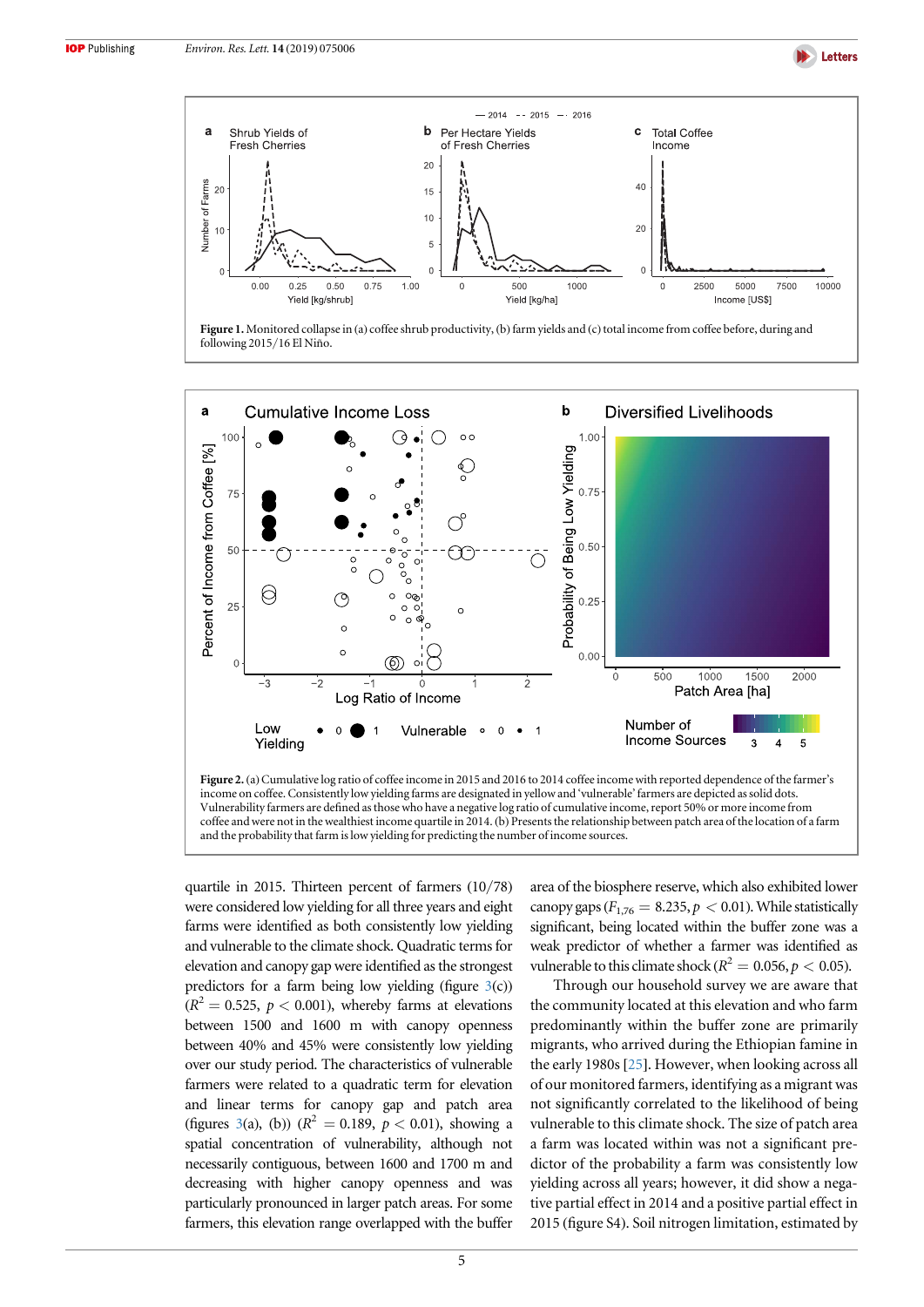<span id="page-6-0"></span>

the ratio of carbon and nitrogen soil concentrations, was also not a significant predictor of a farm being consistently low yielding; however, it was a positive predictor of being low yielding in 2015 and 2016. In terms of the log ratio of income, one of the components of our vulnerability index, patch area was negatively related while canopy gap and elevation both showed nonlinear effects (figure S5) ( $R^2 = 0.367$ ,  $p < 0.001$ ). Finally, being located within small patch areas and having a consistently low yielding farm were significantly related to the number of income sources a farmer had reported in [2](#page-5-0)014 (figure 2(b)) ( $R^2 = 0.116$ ,  $p < 0.01$ ).

# **Discussion**

Inter-annual variability in coffee yields is a common complaint across our study farms, which is a common feature of perennial crop systems. Coffee plants have their own reproductive cycles and their investment in flowers and berries any one year is often a consequence of the previous year's conditions [[30](#page-9-0)]. Therefore, it is difficult to draw firm conclusions on the impact of this climate shock based on three years of coffee yield dynamics. However, analysis of our coarse climate data shows that temperature and VPD would have had greater influence on monitored yields in 2015, while several months of lower precipitation would have affected coffee berry development during 2016. It is likely that the 2015 conditions would be ameliorated at higher elevations, whereas low precipitation would likely affect coffee shrubs regardless of landscape context. This could explain why elevation and patch area were better able to predict low yielding farms during 2015, while 2016 yield dynamics exhibited a nonlinear relationship with elevation and positive

**D** Letters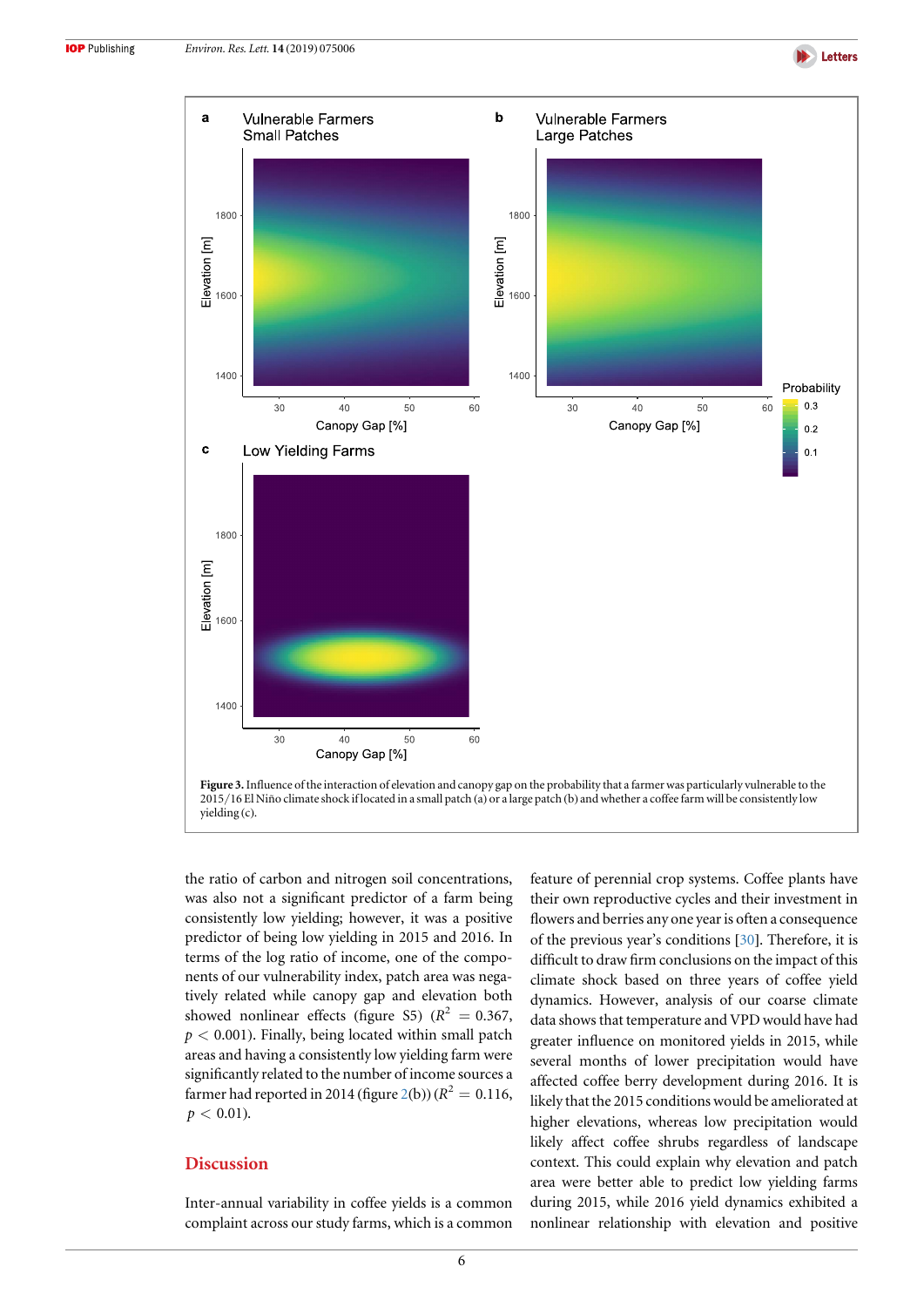relationship with canopy gap (figure S4). This may suggest an uneven distribution of rainfall, which our coarse resolution dataset would not have captured, and an ameliorating influence of shade cover during drier conditions. It was also interesting that soil nitrogen limitation was more influential and positively related during both climate shock years than during 2014. Considering farmers in this region are not applying fertilizers due to cost and availability, adaptive strategies for future climate shocks will require farmers finding additional mechanisms for enhancing their farms'soil nitrogen.

With the benefit of three years of yield data, we can confirm that consistently low yielding farms are located at the lowest elevations monitored, regardless of patch area, which is consistent with predictions of future suitable areas for C. arabica in the literature [[31,](#page-9-0) [32](#page-9-0)]. It is interesting to posit why medium shade at low elevations would coincide with low yielding farms. Comparable studies of C. arabica along an elevation gradient, found important interactions between shade diversity, management intensity and elevation [[33](#page-9-0)]. In their more intensive system, management intensity was a key determinant; however, farmers in our study system do not apply fertilizers and rarely compost, therefore, shade management is our primary metric of management intensity. It seems in our study system high shade level is coincident with low management intensity, which farmers at low elevations may be compensating for by investing in management under lower shade conditions. However, we were not able to confirm this using only data on pre-shock reported cash outlays for labor. We also found evidence that farmers managing low yielding farms were more likely to have diversified their incomes and, therefore, by our metrics would have been less vulnerable to the climate shock; although, we do not know how their other income sources may have been impacted. Diversified income sources were also related to smaller patch areas, which could be due to a number of factors. For instance, as the majority of low yielding farms are located at lower elevations already, small patch areas may be exhibiting particularly undesirable growing conditions for C. arabica and, therefore, providing a stronger signal for farmers to diversify.

The majority of farmers (∼80%) exhibited a net loss of income over 2015 and 2016 relative to 2014; although, we observed that coffee incomes collapsed primarily within the mid-elevation, large-patch area and medium shade-level contingency (figure S5), similar with where we identified the most vulnerable farmers (figures  $3(a)$  $3(a)$ , (b)). This component of our vulnerability metric was more spatially concentrated than whether a farmer reported being more dependent on coffee. Therefore, while it is unclear how localized exposure to the climate shock may have been, the sensitivity to the shock was spatially concentrated by biotic factors and then exacerbated for those with a higher dependence on coffee income, our proxy for low



adaptive capacity. For some of our monitored farmers, this landscape contingency was coincident with the buffer zone of the Biosphere Reserve. The Yayu UNESCO Coffee Forest Biosphere Reserve was established in 2010, in particular the demarcation of its core, buffer and transition areas. As mentioned, there are differing intensities of management allowed depending on which area a farm is located within, and farmers within the buffer area are limited in their ability to remove shade trees. We did not monitor the extent to which these rules are being enforced for this study nor how they may be impacting the farmers' abilities to adopt additional income streams. However, we did find that shade-levels are higher for those farms in the buffer and are aware that farmers in this area are dependent on a poorly maintained road to access the closest market and are predominantly migrants. It is common among recently established protected areas to find the most recent migrants located in the former forest frontier [[18](#page-9-0)]. Therefore, since we found that being a migrant alone was not a predictor of a farmer's vulnerability across the study communities, our findings suggest the location of a farm in the landscape was more influential. It would be interesting to further explore whether migrants are more likely to be located in less productive areas of this landscape; however, this is likely to be related to the historical distribution of access to coffee forest areas with those arriving later being relegated to regions deemed less desirable. From three years of yield data, we cannot conclude whether farms within this landscape contingency are particularly prone to interannual yield variability and, therefore, are generally more vulnerable to climate shocks; although, we do see that farms in larger patch areas at similar elevation and shade-levels exhibit much higher probabilities of being vulnerable (figure [3](#page-6-0)(b)). However, our results do suggest structural impediments to diversifying income as well as biotic drivers likely exacerbated income losses during this shock.

Smallholder systems can adopt 'adaptive strategies' to reduce their vulnerability to climate change and 'coping strategies' to manage the impacts of a disruption, the most effective strategies are those that diversify sources of livelihoods for households [[34](#page-9-0)]. This has also been described as improving farmers' 'buffer capacity' to be less vulnerable to climate change or, at the least, reducing income variability under various disturbances [[35](#page-9-0)]. The ability of farmers to adapt to climate change is dependent on the extent to which they are 'entitled to make use of resources' [[36](#page-9-0)], a factor largely governed by social structures. Hirons et al [[37](#page-9-0)] identify several structural issues which influence the resilience and vulnerability of coffee farmers in Ethiopia. These include the national policy priorities, rules and laws concerning the management of shade on farms, access to, and character of, agricultural extension and the structure of the coffee market. They also identified a lack of coordination among relevant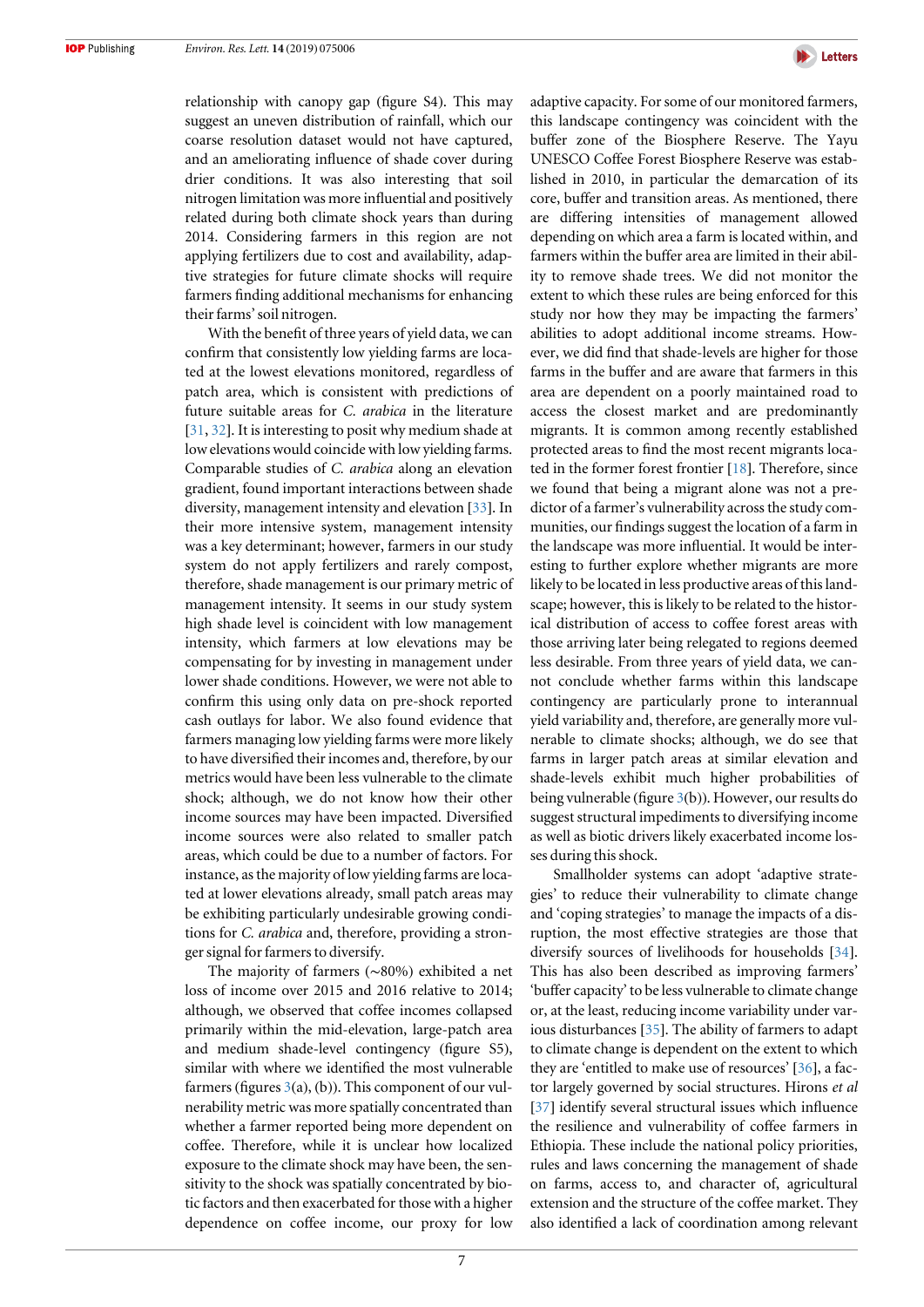<span id="page-8-0"></span>governing agencies with jurisdiction around the Forest-Coffee Biosphere Reserve, which would hamper efforts to implement landscape-scale policies to support the adaptation of farmers to changing climate. These structures differentiate individual farmer's vulnerability and resilience by impacting their adaptive capacity. The findings of this study highlight how these can intersect with the structure of the landscape to amplify or dampen the vulnerability of farmers. This is critical to recognize within landscape planning processes for two reasons. First, because understanding these interactions could, in theory, lead to more effective policy design. And second because it highlights the complexity of landscape planning processes and the importance of engaging with existing social structures and biophysical constraints, something that is rarely facilitated by the length of funding cycles and policy programs[[38](#page-9-0)].

# Conclusion

SESs can be in resilient states whereby unfavorable conditions are maintained via 'lock-ins' or strong 'basins of attraction' [[39](#page-9-0), [40](#page-9-0)] as well as exhibiting contextual vulnerability to intermittent climate shocks [5]. Both of these are mediated through social and biotic factors that require interdisciplinary research to understand their underlying mechanisms [[40](#page-9-0)]. Our results suggest farmers managing low yielding farms are spatially concentrated in a narrow altitudinal band due to biotic factors but are also exhibiting greater adaptive capacity through income diversification. In contrast, the farmers we identified as the most vulnerable to the 2015/16 El Niño, exhibited bioticallydriven income losses and socially-imposed barriers to income diversification (e.g. poor infrastructure). The climatic dynamics experienced during this shock manifested very differently over our study period, being either temperature or precipitation driven, leading to dramatic drops in coffee shrub productivity that were not consistently mediated by a farm's location in the landscape. Therefore, efforts to reduce vulnerability in this system will not be realized through optimizing factors influencing coffee production, as that will be increasingly difficult to predict and/or manage with accelerating climate change. Instead, we argue a better understanding of the factors driving farmers' lack of income diversification and high reliance on income from coffee as necessary to effectively reduce vulnerability to climate variability in this system.

#### Acknowledgments

This work 'Exploring the ecosystem limits to poverty alleviation in African forest-agriculture landscapes' (Project Code NE/K010379-1), was funded with support from the Ecosystem Services for Poverty Alleviation (ESPA) program. The ESPA program was funded by the



Department for International Development (DFID), the Economic and Social Research Council (ESRC) and the Natural Environment Research Council (NERC). This work was also supported by NERC grants NE/P001092/1 and NE/P00394X/1. YM is supported by the Jackson Foundation. The authors declare no conflict of interest.

### Ethics statement

This study was carried out in accordance with the recommendations of the Statement of Ethical Practice for the British Sociological Association ([www.britsoc.co.](http://www.britsoc.co.uk/about/equality/statement-of-ethical-practice.aspx) uk/about/equality/[statement-of-ethical-practice.aspx](http://www.britsoc.co.uk/about/equality/statement-of-ethical-practice.aspx)) and the University of Oxford's Central University Research Ethics Committee (CUREC), with written or verbal informed consent from all subjects. Given the non-sensitive and non-physical/medical nature of the survey instrument, and the non-involvement of potentially vulnerable participants (e.g. there were no children involved), verbal informed consent was deemed acceptable. Especially in the case where respondents may be made to feel uncomfortable if, for example, they were illiterate and not able to sign a hard-copy paper form. This was considered to be consistent with the 'Statement of Ethical Practice for the British Sociological Association', whereby '[the researchers] will describe the nature and objectives of the study in appropriate detail and in terms meaningful to participants. They will offer them the option of providing verbal consent and/or signing a written consent form. The option of verbal consent may be preferred by some of the rural residence farmer participants (who may, for example, be illiterate)'. The protocol was approved by the University of Oxford's Central University Research Ethics Committee (CUREC).

#### ORCID iDs

Alexandra C Morel  $\bullet$  [https:](https://orcid.org/0000-0002-0905-8079)//orcid.org/[0000-0002-](https://orcid.org/0000-0002-0905-8079) [0905-8079](https://orcid.org/0000-0002-0905-8079)

Zia Mehrabi <sup>t</sup>[https:](https://orcid.org/0000-0001-9574-0420)//orcid.org/[0000-0001-](https://orcid.org/0000-0001-9574-0420) [9574-0420](https://orcid.org/0000-0001-9574-0420)

## References

- [1] Holling C S 1973 Resilience and stability of ecological systems Annu. Rev. Ecol. Syst. [4](https://doi.org/10.1146/annurev.es.04.110173.000245) 1–[23](https://doi.org/10.1146/annurev.es.04.110173.000245)
- [2] Brown K and Westaway E 2011 Agency, capacity, and resilience to environmental change: lessons from human development, well-being, and disasters Annu. Rev. Environ. Resour. 36 [321](https://doi.org/10.1146/annurev-environ-052610-092905)–42
- [3] Gunderson L and Holling C 2002 Panarchy: Understanding Transformations in Human and Natural Systems (Washington, DC: Island Press)
- [4] Adger W N 2006 Vulnerability, resil. vulnerability adapt. crosscut. theme int. hum. dimens. programme Glob. Environ. Change 16 [268](https://doi.org/10.1016/j.gloenvcha.2006.02.006)–81
- [5] O'Brien K, Eriksen S, Nygaard L P and Shjolden A 2007 Why different interpretations of vulnerability matter in climate change discourses Clim. Policy 7 [73](https://doi.org/10.3763/cpol.2007.0706)–88